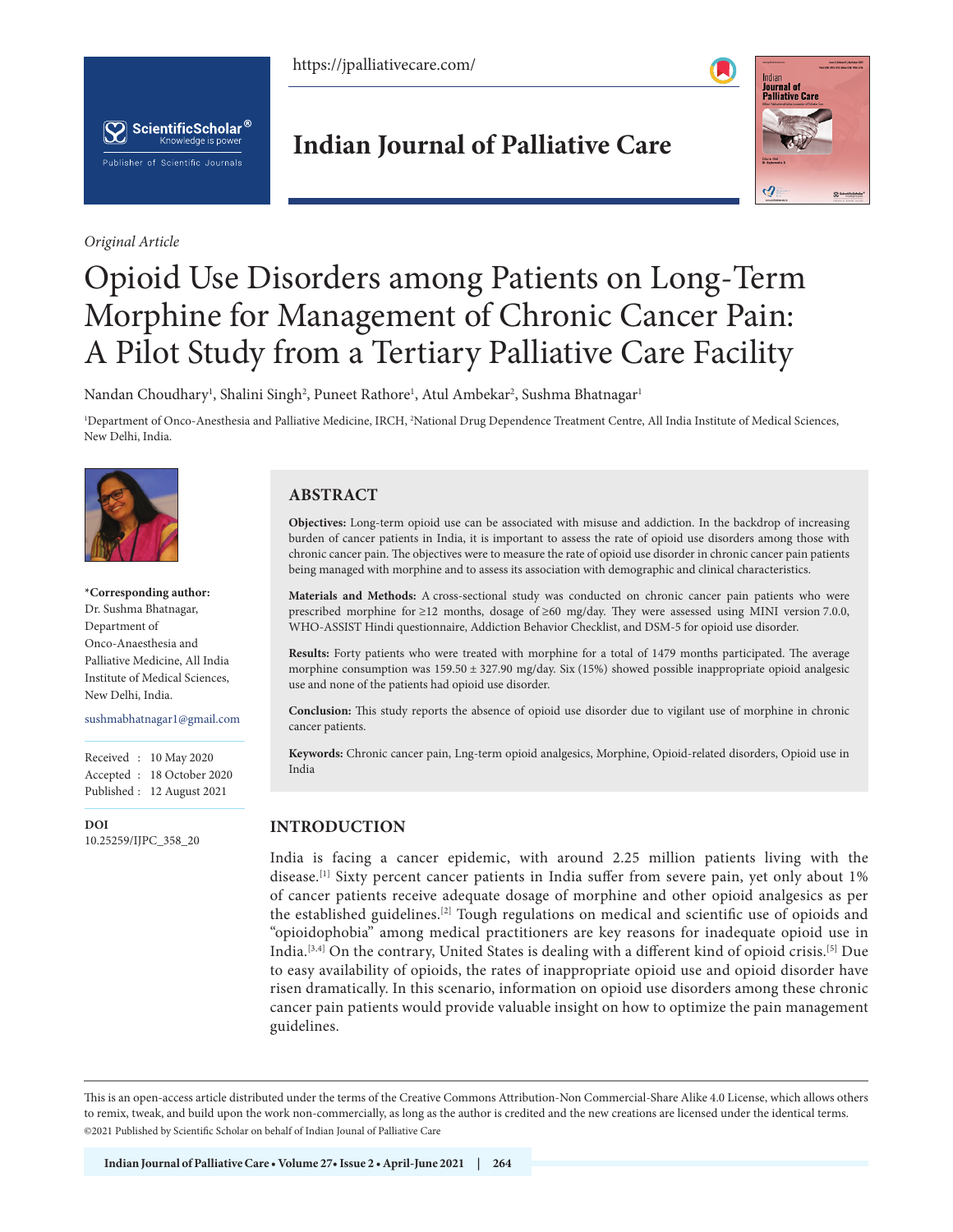A review of literature of studies measuring the prevalence of opioid addiction in chronic pain patients indicates that the sub-population with cancer pain had lower addiction rates varying between 0% and 7.7%.[6] Indian patients in need of opioid analgesics for cancer pain management are underdosed due to fear of iatrogenic dependence. Rajagopal *et al*. reported zero instance of misuse or diversion upon longitudinal assessment of 1723 patients who were on oral morphine on an outpatient home care basis.[7] Apart from this report, research on exploring the prevalence of opioid dependence in those with chronic cancer pain has been scarce in India. This study aimed to find the prevalence rate of opioid use disorder in cancer patients who are being treated with opioids at a tertiary cancer hospital in India and to assess its association with demographic and clinical characteristics.

# **MATERIALS AND METHODS**

The study was carried out at the Department of Onco-Anesthesia and Palliative Medicine, AIIMS, New Delhi. It was a cross-sectional observational study and data collection took place for a continuous period of 6 months in 2018. Purposive sampling method was used. The inclusion criteria were those who were receiving uninterrupted morphine for chronic cancer pain for ≥12 months; most recent prescription showing morphine equivalent dosage of ≥60 mg; age ≥18 years; and those willing to give consent. Patients who could not be interviewed due to a communication disability were excluded from the study. Instruments used in the study included (a) a semi-structured pro forma to record sociodemographic details, (b) a semi-structured pro forma to collect clinical details (current diagnosis, details about pain complaints, history of analgesics use and current management status, number of proxy visits, and follow-up history), (c) MINI version 7.0.0 (a brief, reliable, and valid structured diagnostic interview to screen for comorbid mental disorders),<sup>[8]</sup> (d) WHO-ASSIST v 3.0 (WHO-Alcohol, Smoking, and Substance involvement screening test – Hindi version, $[9]$  to screen for the presence of probable substance use disorders), and (e) Addiction Behavior Checklist (ABC).<sup>[10]</sup> To avoid misreporting due to multiple testing, the alcohol use disorder and non-alcohol use disorder sections of MINI7.0.0 were not used. The WHO-ASSIST questionnaire was used as it has the inherent property of not testing for misuse of prescribed opioids. The ABC is a dichotomous rating scale and a score of  $\geq 3$ suggests inappropriate use of opioid analgesics for chronic pain. The questionnaire was translated to Hindi and back translated to English to ensure content equivalence. The study subjects were assessed through these instruments in a single sitting. Those who screened positive for a psychiatric

disorder on applying MINI 7.0 questionnaire and/or scored higher than 4 on WHO-ASSIST questionnaire and/or scored ≥3 on ABC were referred to a psychiatrist. Within the next 7 days, a psychiatrist carried out an assessment for opioid use disorder in referred cases as per the DSM-5 criteria.<sup>[11]</sup> Figure 1 outlines the study method. The study was conducted after o btaining e thical c learance f rom t he institutional ethics committee.

# **Statistical analysis**

Descriptive statistics were used for outlining sociodemographic and clinical characteristics of the sample. Comparative analysis was done using Chi-square test and correlation analysis was carried out using Spearman's Rho coefficient. *P* < 0.05 was considered statistically significant.

# **RESULTS**

We assessed 40 cancer patients who experienced cancer pain and were treated with morphine for a total of 1479 months. The maximum duration of opioid use for pain management was 216 months and average duration was 36.98 (standard deviation [SD]: 36.73) months. Most of the patients (77.5%) were in the age group of 30–60 years. Carcinoma breast (32.5%) was the most common diagnosis followed by head and neck cancer  $(20\%)$ . The most common site of pain was lower back (22.5%), followed by the chest (20%) and abdomen (20%). A majority (77.5%) of the participants had mixed pain, while 10% of participants had neuropathic pain. All of the patients received morphine exclusively. The sociodemographic and clinical parameters are detailed in Tables 1 and 2, respectively. Dosing on a PRN basis was used by 30%  $(n = 12)$  of the participants in the past 3 months. The mean pain rating scale scores (0 for no pain to 10 for maximum pain) in the past 3 months and 24 h were 7.07 (SD:  $2.014$ ) and  $6.59$  (SD:  $2.16$ ), respectively. The mean dose of morphine used by the studied sample was  $159.50 \pm 327.90$ mg/day and the dose ranged from 20 to 240 mg/ day.

Those who had higher morphine daily doses were more likely to require PRN dosing, although the difference is not statistically significant ( $U = 58.5$ ,  $P =$ 0.354). No significant association was found between higher pain rating scale scores and higher rates of PRN dosing in this sample ( $U = 52$ ,  $P = 0.217$ ). None of the participants screened positive for moderate or severe substance use involvement.

Six participants (15%) screened positive for inappropriate opioid analgesic use based on ABC. However, on the subsequent clinical evaluation by a psychiatrist, none of them met the diagnostic criteria for opioid use disorder. Figure 2 illustrates the relationship between PRN opioid analgesic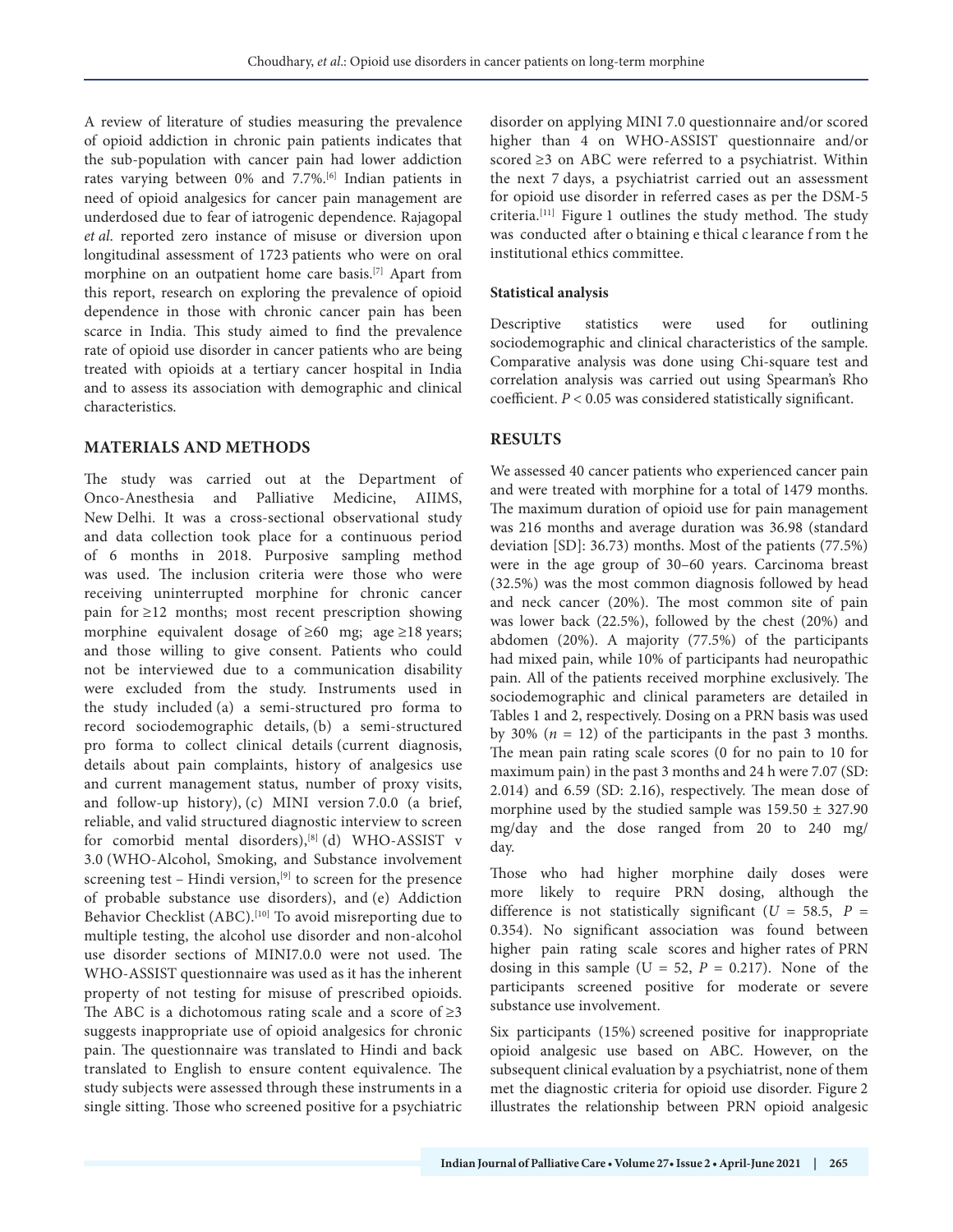

**Figure 1:** A flowchart outlining the study procedure



**Figure 2:** Relationship between the number of participants who used opioid analgesics on a PRN basis and their scores on the Abnormal Behavior Checklist. An Addiction Behavior Checklist score of ≥3 indicates inappropriate opioid analgesic use. The y-axis denotes the number of participants. Having inappropriate opioid analgesic use was significantly associated with a higher rate of PRN dosing  $(P = 0.028)$ 

use and ABC scoring. Having possible inappropriate opioid analgesic use was significantly associated with a higher rate of PRN dosing (Chi-square =  $21.75$ ,  $P < 0.01$ ) but not with a higher dose of morphine being prescribed ( $U = 6$ ,  $P = 0.383$ ). Possible inappropriate opioid analgesic use was not significantly associated with a higher value on the pain rating scale,  $U = 7.5$ ,  $P = 0.484$ . None of the participants had psychiatric or substance use disorder.

#### **DISCUSSION**

The rate of possible inappropriate use of opioid analgesics in this study is 15%, higher than that recorded in a previous such study on oncology inpatients  $(7.7%)$ .<sup>[12]</sup> None of the patients diagnosed with inappropriate use in our study met the DSM-5 criteria for opioid use disorder. Previously, Rajagopal *et al.* reported no misuse of opioid analgesic when prescribed for management of cancer pain in Indian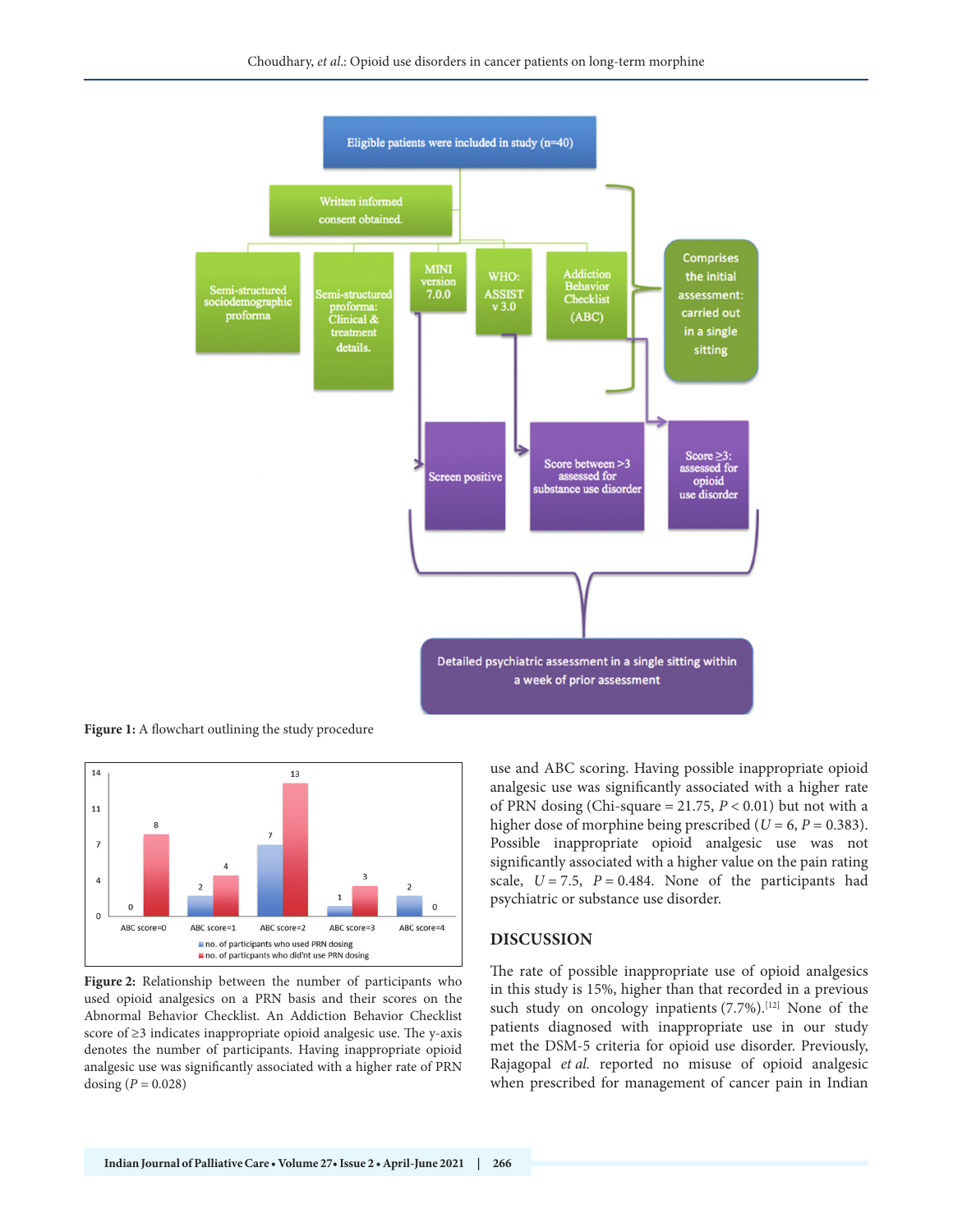| <b>Table 1:</b> Patient's baseline sociodemographic details $(n=40)$ |                    |
|----------------------------------------------------------------------|--------------------|
| <b>Variables</b>                                                     | $n\left(\%\right)$ |
| Age                                                                  |                    |
| Mean years±SD                                                        | $47.50 \pm 11.40$  |
| Range (years)                                                        | $28 - 75$          |
| Sex (%)                                                              |                    |
| Male                                                                 | 14 (35)            |
| Female                                                               | 26(65)             |
| Employment                                                           |                    |
| status                                                               |                    |
| Employed                                                             | 16(40)             |
| Unemployed                                                           | 24(60)             |
| Education                                                            |                    |
| <b>Illiterate</b>                                                    | 14 (35)            |
| Graduate                                                             | 24 (60)            |
| Postgraduate                                                         | 2(5)               |
| SD: Standard deviation                                               |                    |

| <b>Table 2:</b> Patient's baseline clinical details $(n=40)$ |                    |
|--------------------------------------------------------------|--------------------|
| <b>Variables</b>                                             | $n\left(\%\right)$ |
| Stage of disease (%)                                         |                    |
| T                                                            | 14 (35)            |
| $_{II}$                                                      | 6(15)              |
| Ш                                                            | 3(7.5)             |
| IV                                                           | 17(42.5)           |
| Disease status                                               |                    |
| Disease progression                                          | 10(25)             |
| Stable disease                                               | 25(62.5)           |
| On active therapy                                            | 5(12.5)            |
| Diagnosis                                                    |                    |
| Head and neck                                                | 8(20)              |
| Carcinoma of the                                             | 2(5)               |
| lung                                                         |                    |
| Carcinoma of the                                             | 13(32.5)           |
| breast                                                       |                    |
| Gastrointestinal                                             | 1(2.5)             |
| Genitourinary                                                | 2(5)               |
| Bone and soft tissue                                         | 5(12.5)            |
| Hematological                                                | 4(10)              |
| Miscellaneous                                                | 5(12.5)            |
| Type of pain                                                 |                    |
| Mixed                                                        | 31 (77.5)          |
| Neuropathic                                                  | 4(10)              |
| Nociceptive                                                  | 5(12.5)            |

patients.[7] No study has assessed the prevalence of opioid use disorder systematically in Indian patients receiving opioid analgesics for chronic cancer pain. Moreover, previous studies did not use DSM-5 diagnostic criteria or other standardized diagnostic criteria to diagnose addiction to opioid analgesics.[6]

In a previous study ( $n = 568$ ), all six patients (0.02%) who had misused opioid analgesics had "significant psychological disease" along with cancer-related pain.[13] None of the patients in our study had psychiatric or substance use disorders. A high false discovery rate of substance use disorder was avoided by using the MINI 7.0.0 and WHO-ASSIST exclusively for screening psychiatric and non-prescription opioid use disorders, respectively. In our study, we found that there is a significant association between possible inappropriate opioid analgesic use and PRN dosing. This could be because of the resultant higher dose of morphine used and use of morphine for reasons other than symptomatic management of pain. However, this could not be established in our study. The results of our study are altogether different from the current crisis of opioid epidemic going on in the western world. This is mainly attributed to the vigilant clinical practice of prescribing opioids being followed at our institute for more than a decade. Another reason for the lower rates of opioid use disorder in our sample could be the preponderance of the female population.<sup>[14]</sup>

This study has limitations. It is a cross-sectional analysis at a tertiary care hospital, with convenience sampling and a small sample size. Hence, the findings are not generalizable and many of the significant associations might have been missed. Second, the use of illicit drugs by participants was not ruled out by a urinalysis for psychoactive substances, though Indian research has found self-reports by Indian patients in the clinical settings to be quite reliable.<sup>[15]</sup> The tool used for detecting aberrant drug use, ABC, is not culturally adapted for the Indian population. Finally, this ABC identifies PRN use of opioids for chronic pain management as one of the qualifiers for possible inappropriate opioid analgesic use. However, PRN dosing is a common practice in those suffering from chronic cancer-related pain.

# **CONCLUSION**

The rate of possible inappropriate opioid use was 15% and no opioid use disorder due to prescription of opioids was detected in this sample. Further research on a larger sample size needs to be done to ascertain rate of prescription opioid abuse and addiction in India. The risk factors and protective factors associated with opioid misuse in those with chronic pain need to be ascertained in further studies.

# **Acknowledgments**

The authors would like to express their sincere gratitude to all the participants and medical staff of onco-anesthesia and palliative medicine department for their support throughout this study.

#### **Declaration of patient consent**

Patient's consent not required as there are no patients in this study.